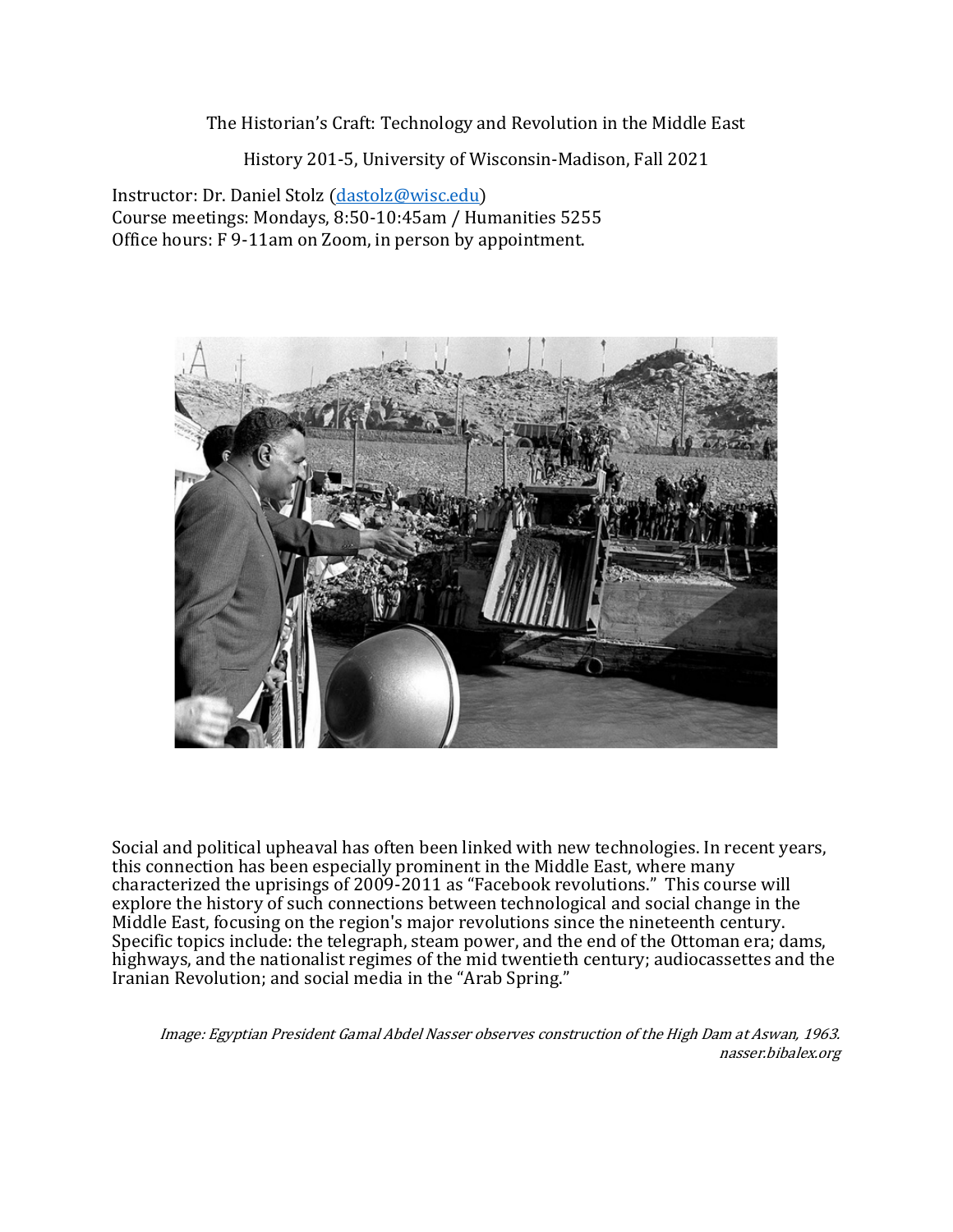# Overview

#### Learning Objectives

This course has two related sets of learning objectives: one that is specific to its topic of technology and revolution in the Middle East, and one that it shares with all History 201 The Historian's Craft courses.

Students who take this class will be able to summarize and compare key features of major revolutions in the twentieth-century Middle East, and to analyze the relationship between these political transformations and technological change.

In tandem with these objectives, this course helps students to develop the skills of historical inquiry and writing. As defined by the History Department's goals for History 201, these skills include the ability to ask historical questions, find and evaluate appropriate sources of information, develop and support an original argument, plan further research, and present findings orally and in writing.

The skills of the historian's craft overlap with skills of general communication, such as the ability to assess the credibility of information, to critique an argument, and to persuade an audience of your own point of view. In other words, your learning in this class will serve you well not only as a historian, but also as a citizen and as a member of an "information society." (In other words, it meets your Comm-B requirement.)

A document is available on Canvas that provides more detail on the History Department's goals for this course and for the history major.

#### Explanation of credit hours

The credit standard for this 3-credit course is met by an expectation of a total of 135 hours of student engagement with the course's learning activities (at least 45 hours per credit or 9 hours per week), which include regularly scheduled meeting times (group seminar meetings of 115 minutes per week), dedicated online time, reading, writing, individual consultations with the instructor, and other student work as described in the syllabus.

#### Course Materials

The following materials will be used throughout the course. The book is widely available for purchase, the course packet will be available from the L&S Copy Center, and both will be available on reserve in College Library.

- Storey, William Kelleher. *Writing History: A Guide for Students.* 5th ed. Oxford, UK: Oxford University Press, 2015. ISBN 978-0190238940.
- Course Packet for our course from L&S Copy Center, Sewell Social Sciences Building, Room 6120, 1180 Observatory Drive
- Additional materials to be made available on Canvas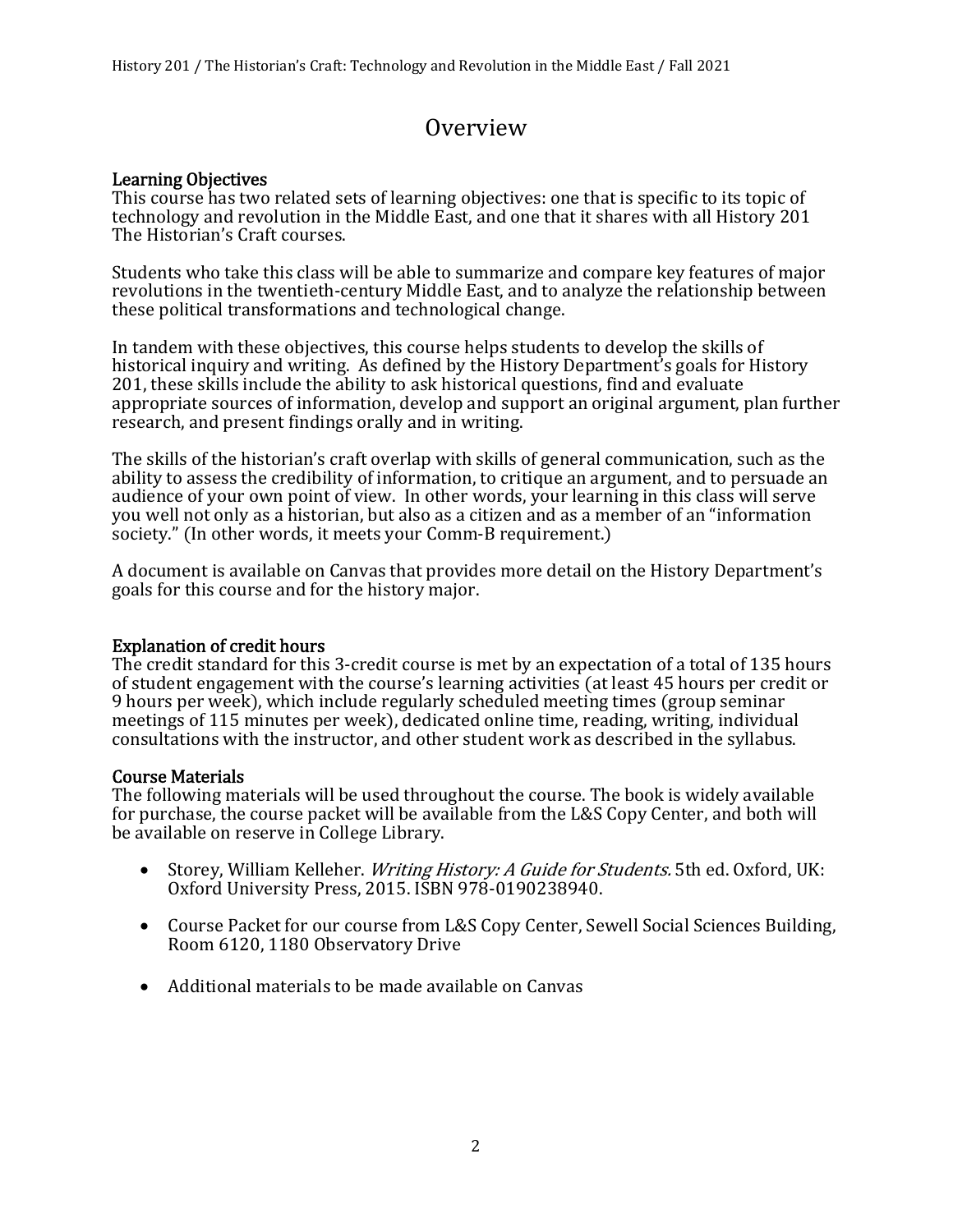# Learning Needs Digital Devices

You may use a laptop or tablet for in-class writing exercises and to take notes on the (brief and infrequent) lectures that I will give. However, much of this course relies on your active listening, engagement with each other's ideas, and thoughtful contributions to discussion. To enable your success in these areas, I will often ask you to put away laptops or tablets. Please bring a hard copy of any readings or notes that you wish to consult during class, rather than relying on digital copies.

Please let me know if this policy poses a challenge for you, whether for financial reasons or because of a specific learning need. We will figure something out.

#### Accommodations

You are welcome to discuss your learning needs with me. If you plan to request accommodations in this course, please register with the McBurney Disability Resource Center as soon as possible.

If your semester is disrupted due to exposure to or diagnosis with COVID-19 (or another health crisis), I will offer you reasonable accommodations to continue your progress in this course without penalty. Please note that the success of this process depends on your timely communication with me. For more details, see "University Policies Relating to COVID-19," on page 5.

#### Writing Resources

The History Lab is a resource center where experts (PhD students) will assist you with your history papers. No matter your stage in the writing process — choosing a topic, conducting research, composing a thesis, outlining your argument, revising your drafts the History Lab can help you sharpen your skills and become a more successful writer. Go to: https://history.wisc.edu/undergraduate-program/the-history-lab/

The *Writing Center* is a campus-wide resource offering help with any writing assignment in any course. They offer drop-in as well as by-appointment options, at eight different locations. Visit writing.wisc.edu to learn more.

#### Academic Integrity

I expect you to know and abide by the university's policies on academic integrity. This course includes instruction on the basic principles of academic integrity. However, as in every course, you are responsible for potential violations throughout your enrollment. I follow the university's policies for suspected violations.

For more information, see: https://conduct.students.wisc.edu/academic-integrity/

## Assessment

#### Components of Course Grade

Four brief writing assignments (totaling 3 pages):  $10\%$ 

Research proposal  $(1-2)$  pages), due  $11/1: 7\%$ 

Annotated bibliography  $(2-3 \text{ pages})$ , due  $11/8: 8\%$ 

Review essay on a secondary source  $(3 \text{ pages})$ , due  $11/15: 10\%$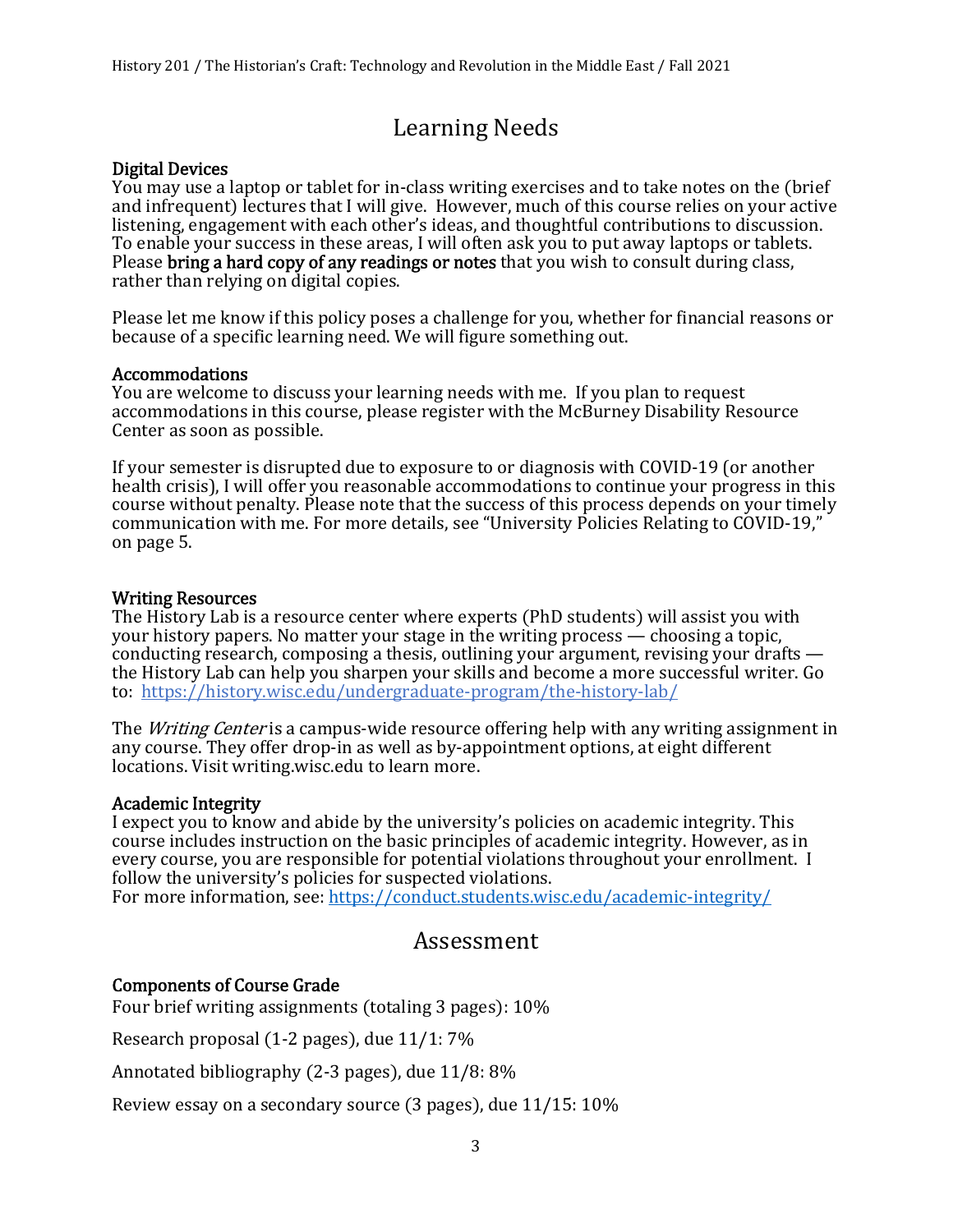Interpretation of a primary source  $(2 \text{ pages})$ , due  $11/22: 10\%$ 

Draft of your independent research paper  $(8-10 \text{ pages})$ , due  $12/6: 10\%$ 

In-class presentation  $(5 \text{ minutes})$ ,  $12/13: 5\%$ 

Final draft of your research paper, due 12/15: 15%

Your class participation: 25%

This course is graded on an A, AB, B, BC, C, D, F scale:

 $A = 93-100$  $AB = 88-92$  $B = 82-87$  $BC = 77-81$  $C = 72-76$  $D = 67 - 71$  $F = 66$  or below.

#### Participation Rubric

| Excellent (90-100)   | Good (80-90)        | Competent (70-80)    | Inadequate (60-70)  | Fail (0-60) |
|----------------------|---------------------|----------------------|---------------------|-------------|
|                      |                     |                      |                     |             |
| -Mastery over        | -Knows readings     | -Basic grasp of      | -Insufficient       | -Uninvolved |
| readings and         | well                | reading              | command of reading  | -Unexcused  |
| previous discussion  | -Consistent         | -Mostly offers facts | -Attempts to        | -Disruptive |
| -Explores questions  | preparation and     | or surface-level     | contribute facts or |             |
| rigorously           | involvement         | interpretations      | interpretations     |             |
| -Comes to class with | -Offers analysis of | -Contributes when    | when called but     |             |
| interpretations and  | texts in class      | called upon but not  | unable to offer     |             |
| questions            |                     | actively engaged     | substance           |             |
| -Engages others      |                     |                      |                     |             |

#### Late and Missing Work

Assignments are due at the dates and times listed on the syllabus and/or on Canvas. A late penalty of one half-grade will be imposed beginning one hour after an assignment is due. An additional half-grade will be deducted down to an "F" for every additional 24-hour period that passes. However, you may hand in one missed assignment up to the last class day of the semester for "passing"  $(D)$  credit. Work that remains missing as of 11:59pm on December 16 (study day) will receive no credit.

#### Missed class

My first concern when you are absent is that you understand the material that you missed, in terms of both content and skill development. As for participation credit, I generally excuse absences for illness, family emergency, religious holidays, or team travel. In other situations, you may earn up to 50% of a day's participation credit by submitting a one-page response to a question about the day's readings. For Covid-related absences, see below.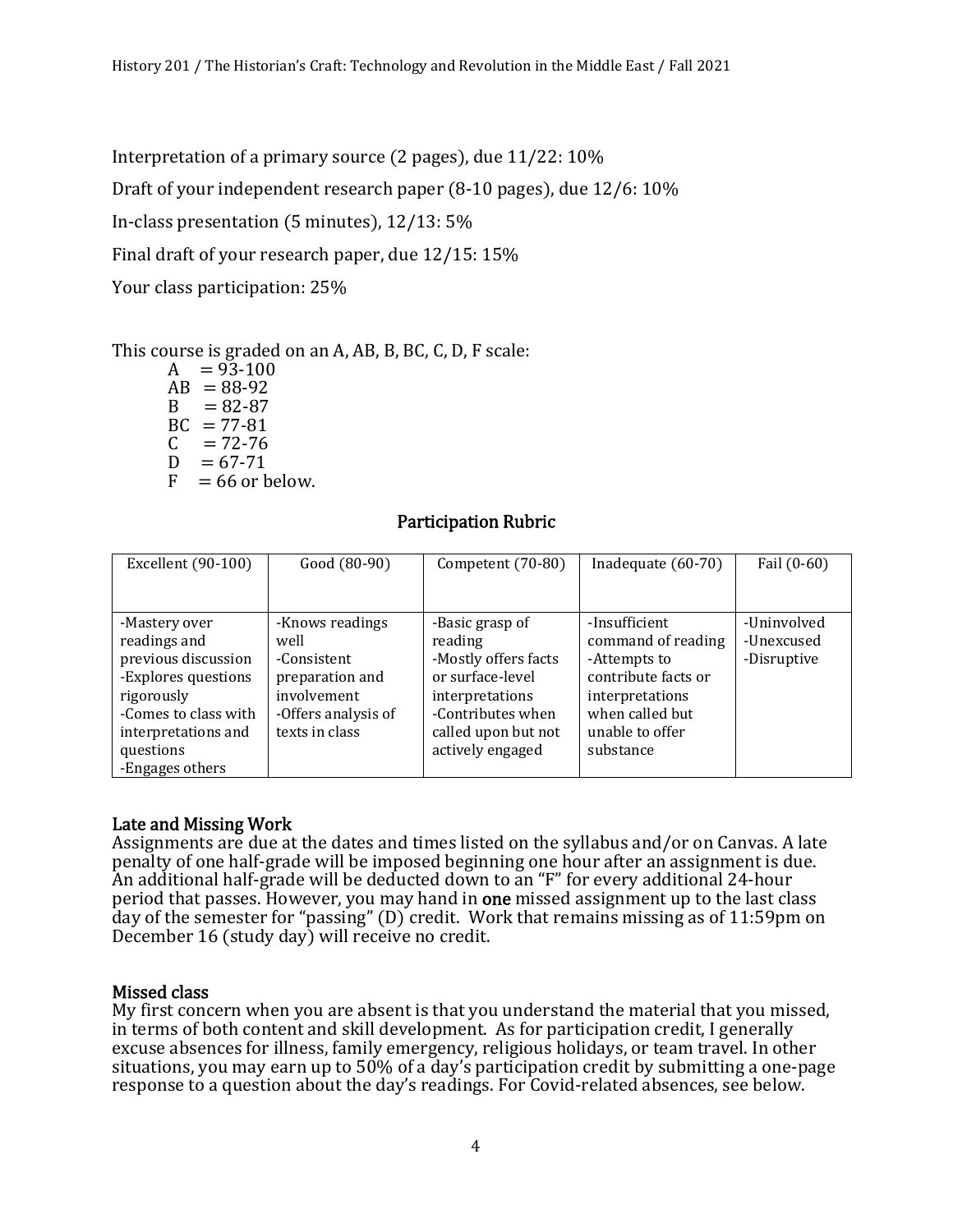# University Policies Relating to COVID-19

# For the latest campus policies related to the pandemic, please go to https://covidresponse.wisc.edu

# Here are a few highlights:

- All students, employees and visitors to campus are required to wear face masks when inside campus buildings.
- Effective August 30, employees and students who have not shared proof of COVID-19 vaccination with UHS will be required to test weekly on campus. Those who are required to test weekly but fail to do so will be held accountable.
- Individual students unable to attend in-person class meetings for COVID-19-related reasons (or for any reason) should contact their instructor to discuss options for access to course materials and activities. Instructors are encouraged to be flexible and supportive of all students in such circumstances. Students who must miss multiple class sessions should talk with their instructor and with their academic advisor about the best course of action.
- If multiple students in a course section must miss in-person class meetings for COVID-19-related reasons, every effort should be made to avoid a disruption of inperson instruction. Instructors should work with their department, school and college to explore ways to provide students who cannot attend in-person sessions access to course materials and activities.

In any situation where accommodations are required, students should initiate timely and regular communication with their instructors.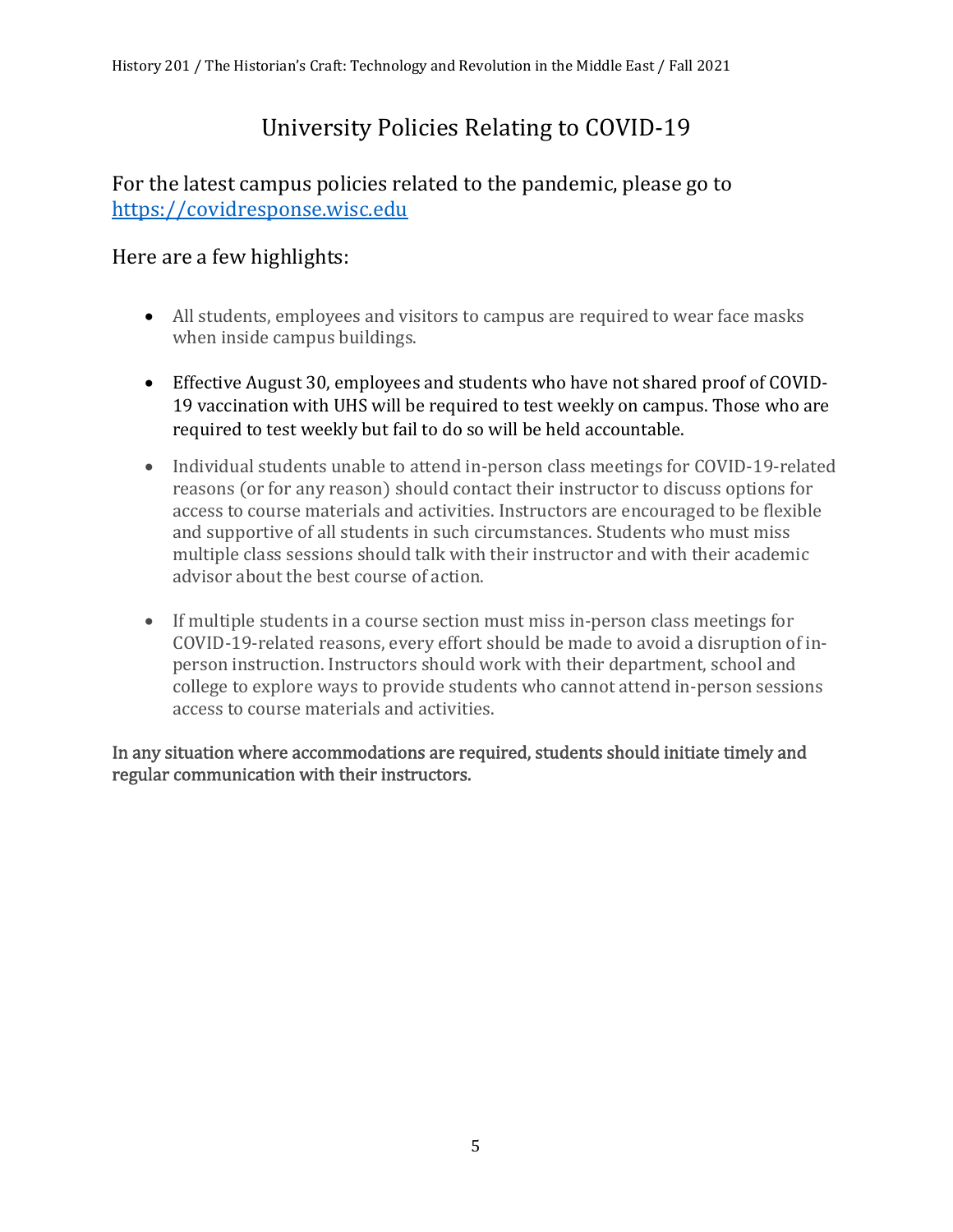#### SCHEDULE OF READINGS AND ASSIGNMENTS

Th-F 9/9-9/10: I strongly encourage you to sign up on Canvas for a 10-minute Zoom meeting with me to discuss your course expectations and interests.

#### M 9.13 The Middle East at the Dawn of the  $20<sup>th</sup>$  Century

Focusing your interests, developing a historical question, working with search engines and bibliographies.

- o Quataert, "The Nineteenth Century," in The Ottoman Empire, 1700-1922, pp. 54-72.
- o Gelvin, "Defensive Developmentalism," in The Modern Middle East, pp. 71-86.
- o Storey, *Writing History*, sections  $1C\rightarrow1$

#### M 9.20 Steam Power, Transportation, and Labor Unrest in the Late Ottoman Era

Identifying an argument, working with citations, asking questions with primary sources.

- $\circ$  Ouataert, "The Port Worker Guilds and the Istanbul Quay Company," pp. 97-120.
- o Quataert and Duman, eds., "A Coal Miner's Life during the Late Ottoman Empire," pp. 153-179. I will specify passages on which you should focus.
- o Storey, Writing History, section 2A
- $\rightarrow$  Due on Canvas: 1-paragraph assignment on port worker reading
- $\rightarrow$  Due in class: follow-the-footnote exercise
- $\rightarrow$  Prepare for class: questions on coal miner reading

### M 9.27 Communication, Revolution, and the End of the Ottoman Empire

Summarizing an argument, oral presentation, paraphrasing, quoting, and citing.

- o Storey, *Writing History*,  $3C\rightarrow3I$
- o Maza, "The History of Whom?" (pp. 10-44)
- o ONE of the following:
	- Group 1: Rogan, "Instant Communication: The Impact of the Telegraph in Ottoman Syria," pp. 113-128.
	- Group 2: Minawi, "Telegraphs and Temporality in Ottoman Africa and Arabia during the Age of High Imperialism," pp. 567-87.
	- Group 3: Barak, "Counterclockwise Revolution," pp. 175-204.
- $\rightarrow$  Due on Canvas: 1-paragraph assignment on your group reading
- $\rightarrow$  Prepare for class: questions on Storey and Maza readings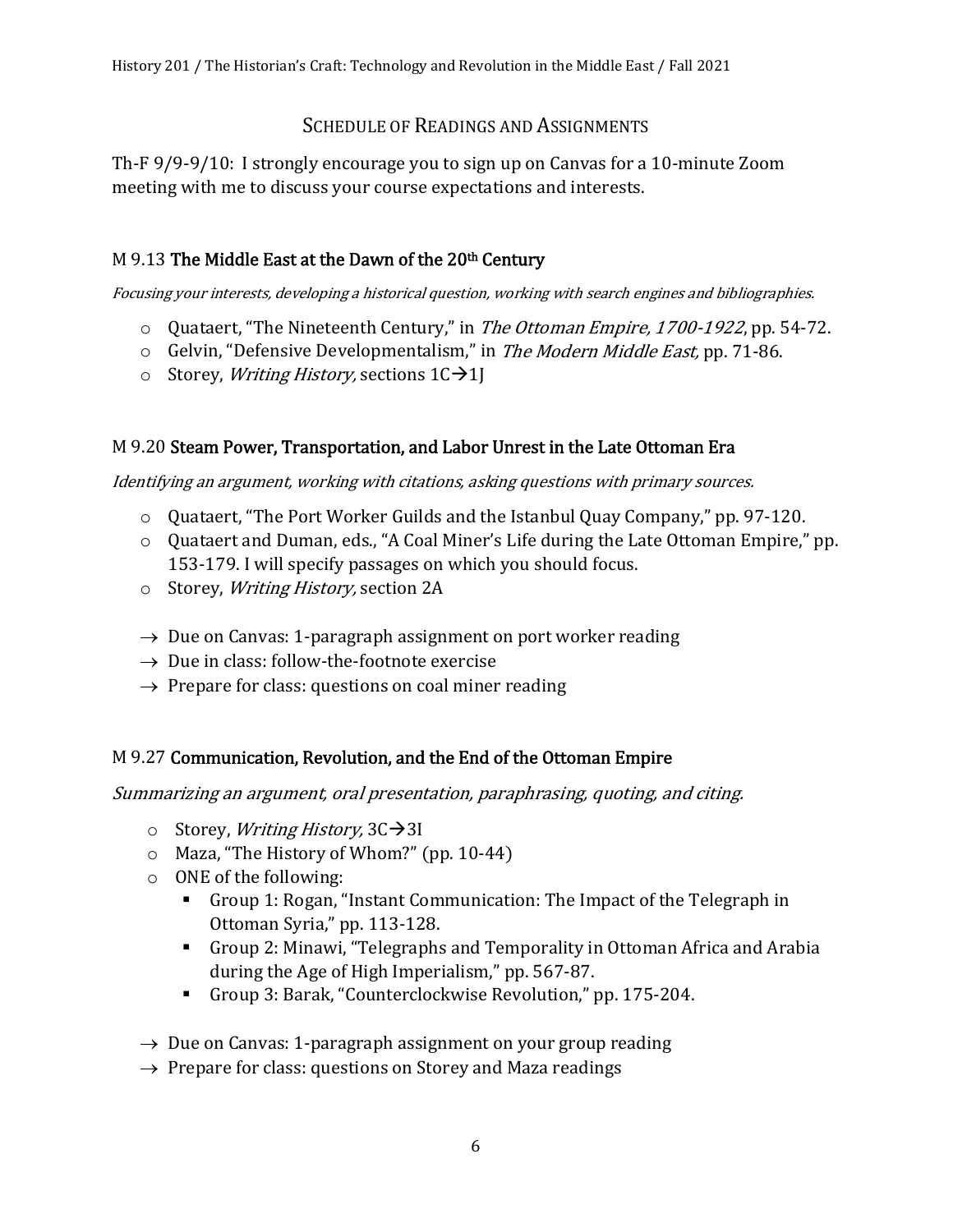#### M 10.4 The Cold War, Development, and Arab Nationalism

Critiquing an argument; contextualizing and interpreting a primary source; working with English-language news archives.

- o Waterbury, "International Hydropolitics: The Dam as Symbol: Funding," pp. 98- 115. (Pp. 87-97 are also available for background reading.)
- $\circ$  Krushchev's toast, 1958 (4 pages)
- o Maza, "Nature and Other Nonhuman Actors," pp. 108-116. \*\*On Canvas\*\*
- $\rightarrow$  Due on Canvas: 1-page assignment on Krushchev reading
- $\rightarrow$  Prepare for class: questions on Waterbury and Maza readings

#### M 10.11: Technical Aid and the U.S. in the Middle East

Locating and interpreting a primary source; using digital archives of diplomatic papers.

- o Adalet, "Modern Roads, Mobile Subjects," pp. 121-157.
- o Storey, Chapter 4: skim.
- $\rightarrow$  Due on Canvas: 1-page assignment on a primary source that you find
- $\rightarrow$  Prepare for class: present your primary source; questions on Adalet reading.

### M 10.18: Theorizing Revolution: Some Perspectives from Sociology and Political Science

Recognizing and engaging with other disciplinary perspectives; working with "hard copy" collections in the UW libraries.

- o Goldstone, Introduction to Revolutions: Theoretical, Comparative, and Historical Studies, 2<sup>nd</sup> ed., pp. 1-17.
- $\rightarrow$  \*Bring to class: writing selection\*
- $\rightarrow$  Prepare for class: questions on Goldstone
- $\rightarrow$  Meet with me this week (or next) to discuss your prospective research topic

### M 10.25: Technology and Social Change: Some Perspectives from "STS"

Crafting a thesis statement; developing a research proposal.

- o Cowan, "The Consumption Junction: A Proposal for Research Strategies in the Sociology of Technology," pp. 253-272.
- o Storey, Writing History, 5A
- $\rightarrow$  Prepare for class: questions on Cowan reading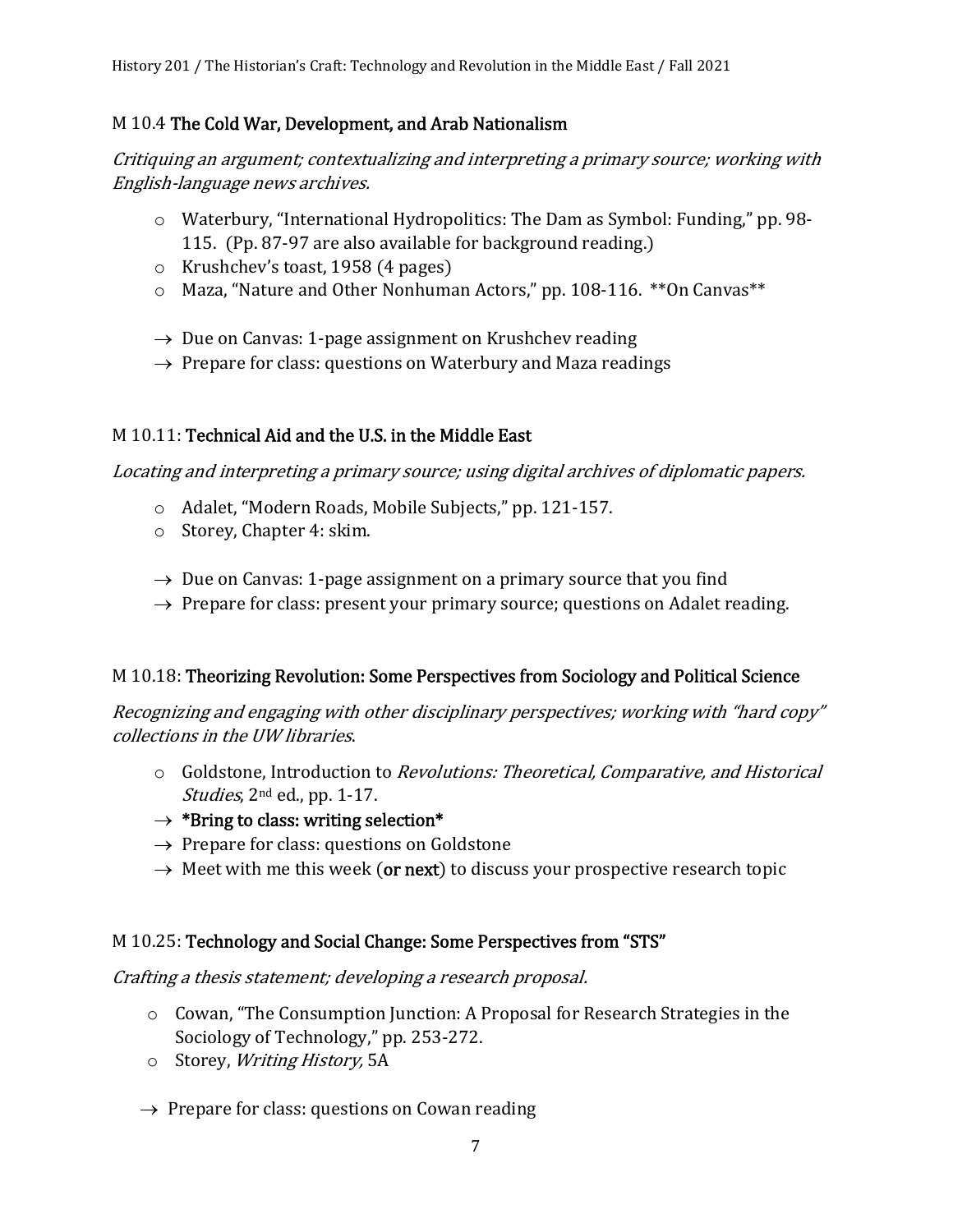#### M 11.1: "Small Media" and the Iranian Revolution

Strategies for common research challenges.

- o Keddie, Modern Iran: Roots and Results of Revolution, 214-239.
- o Sreberny-Mohammadi and Mohammadi, Small Media, Big Revolution: Communication, Culture, and the Iranian Revolution, pp. 119-135.
- $\rightarrow$  Due on Canvas: research proposal with preliminary bibliography
- $\rightarrow$  Prepare for class: questions on Sreberny-Mohammadi and Maza; be ready to share your research topic

#### M 11.8: Social Media and Iran's Green Movement

Drafting; clarifying your ideas through writing.

- o Golkar, "Liberation or Suppression Technologies? The Internet, the Green Movement and the Regime in Iran," pp. 50-70.
- o Storey, *Writing History*,  $5B\rightarrow 5N$  and Chapter 6.
- $\rightarrow$  Due on Canvas: annotated bibliography for your research paper
- $\rightarrow$  Prepare for class: questions on Golkar
- $\rightarrow$  Meet with me this week to discuss the progress of your research and writing

### M 11.15: Social Media and the Arab Uprisings

- o Wael Ghonim, Revolution 2.0, pp. 58-81.
- o Wael Ghonim's 2013 TED Talk.
- $\rightarrow$  Due on Canvas: three-page review of a major secondary source on your research topic.
- $\rightarrow$  Prepare for class: questions on Ghonim

#### M 11.22: The Debate on Online Radicalization

- $\rightarrow$  Reading TBA
- $\rightarrow$  Due on Canvas: two-page contextualization and interpretation of a major primary source for your research paper.

#### M 11.29: Writing Clinic

Revising the draft.